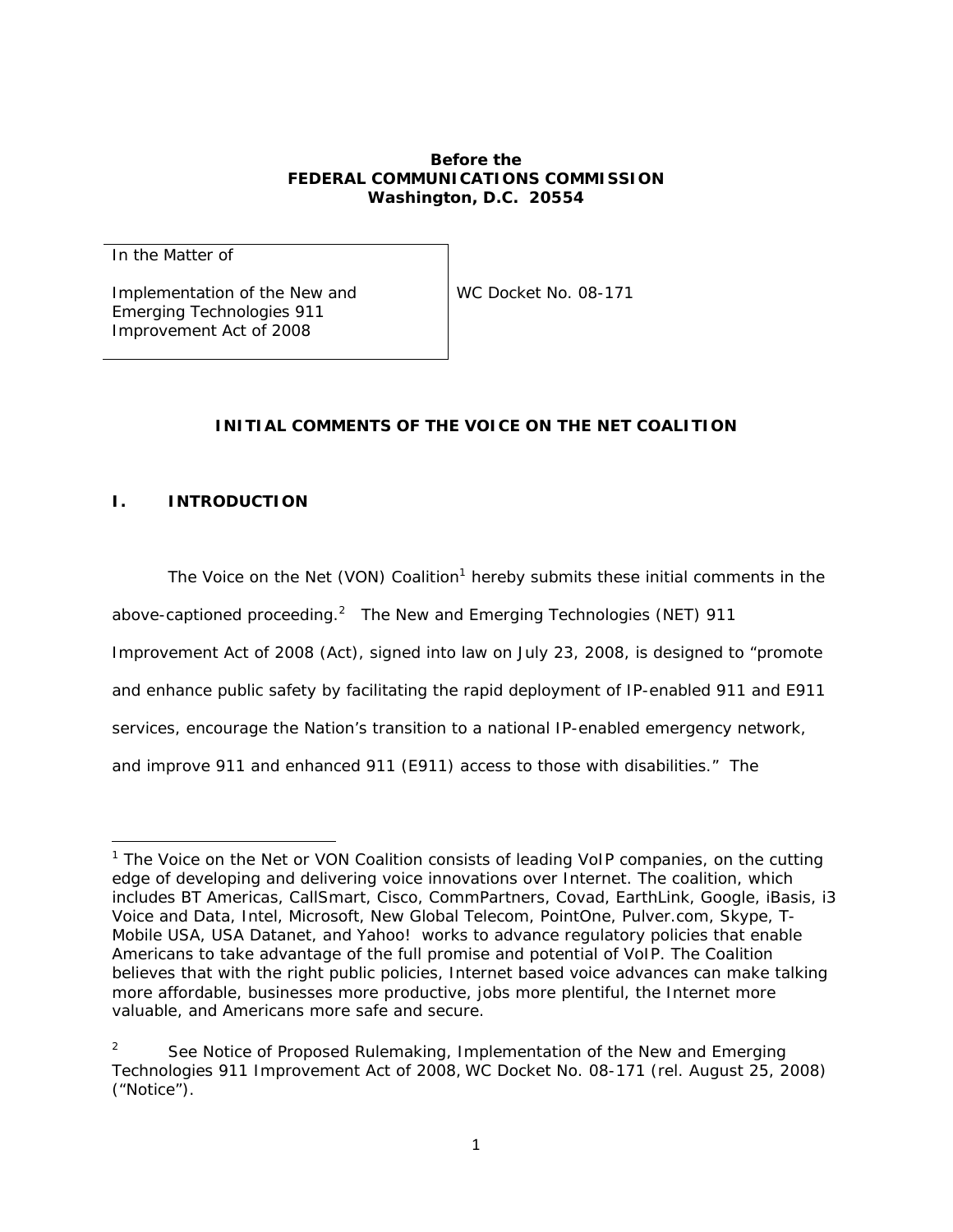Commission must, no later than October 21, 2008, $3$  issue regulations implementing certain key provisions that, among other things, ensure that providers of IP-enabled voice services have access to the capabilities they need to provide 911 and E911 service.

Because of the abbreviated timetable and in order to accelerate life saving solutions in a technologically complex area, the Commission must focus specifically on the areas in which Congress has purposely given the commission new authority to assist Interconnected VoIP providers in their ability to comply with its obligations. The Commission's NPRM, however, looks to address issues in this rulemaking neither intended nor mandated by Congress, while at the same time ignoring potentially critical new authority provided to the Commission in order to advance public safety goals and assist Interconnected VoIP providers in meeting their obligations under the Act. There are indeed many laudable and critical 911 goals that the Commission has yet to address including issues relating to the three year old NENA/VON petition for clarification upon which the Commission has yet to act. However, getting distracted from the core issues which Congress specifically directed the Commission act will only undermine the important goals that Congress sought to foster in enacting this legislation.

#### **II. BACKGROUND**

Dialing 9-1-1 can be the most important call a person ever makes. That is why Interconnected VoIP providers have made providing 9-1-1 emergency service in an Internet world a paramount priority. They have gone to extraordinary lengths to make astonishing progress under a very ambitious timetable. The VON Coalition is proud to report that Interconnected VoIP services now provide basic or enhanced 911 to more than 97 percent

<sup>&</sup>lt;sup>3</sup> The NET 911 Act was signed into law on July 23, 2008. The Commission therefore must *issue regulations no later than October 21, 2008.* See *NET 911 Act § 101(2); Wireless 911 Act § 6(c)(1).*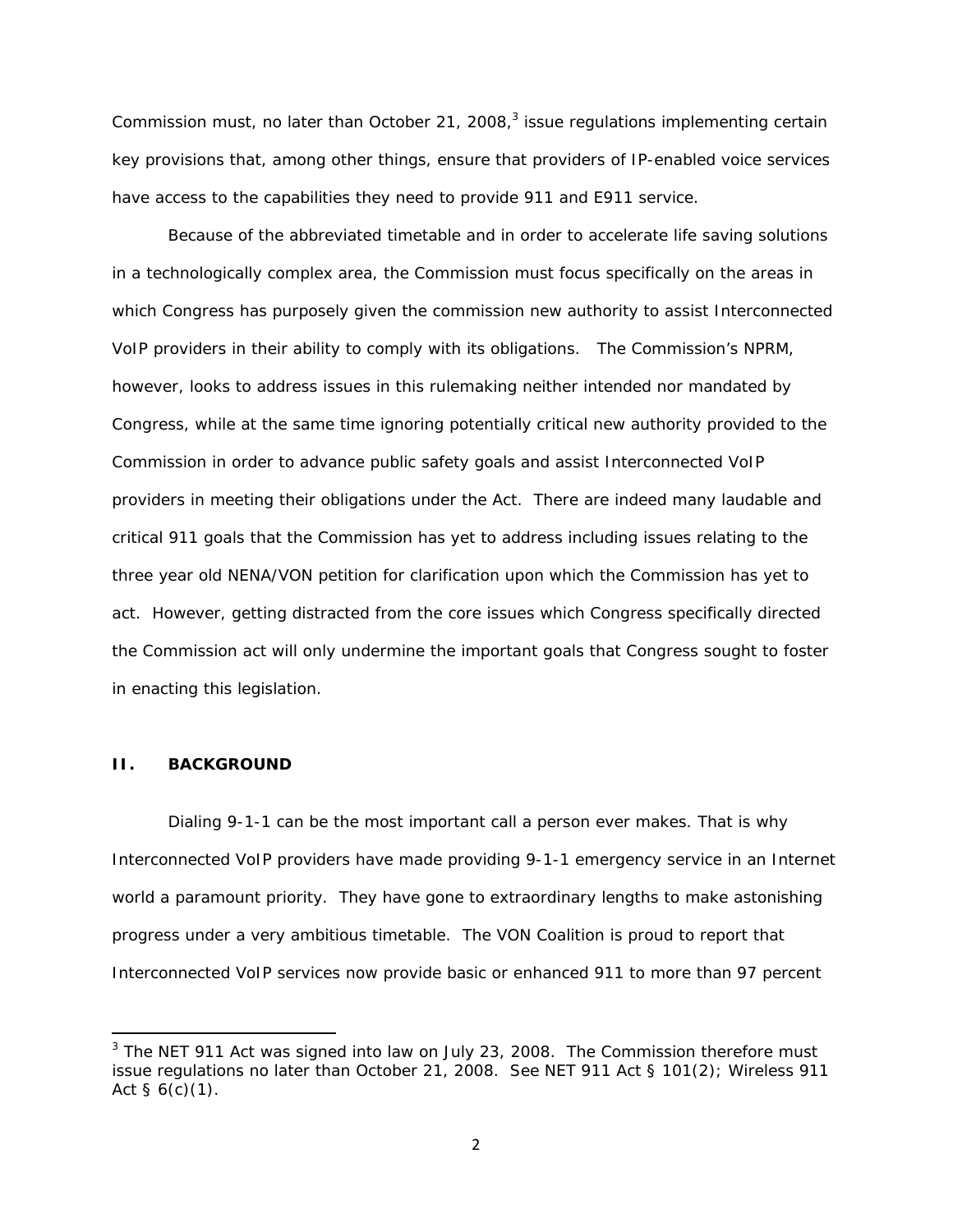of their subscribers<sup>4</sup> -- the fastest and broadest onetime implementation of E-911 in the history of public safety. And America is safer for it. As a result of this unprecedented effort, Americans who dial 911 using interconnected VoIP services can now rest assured they can reach help in an emergency. It is a particularly remarkable achievement considering that no underlying network connectivity provider can yet offer Interconnected VoIP providers the ability to connect to all selective routers nationwide. This lack of nationwide E911 access has created a digital voice divide between those who can take advantage of the transformative improvements that VoIP can offer, and the roughly 90 million Americans who live in areas where E911 access is not yet available to Interconnected VoIP providers.<sup>5</sup> Despite the incredible efforts of Interconnected VoIP providers and their 911 partners, there are still roughly 1900 of 7200 PSAPs that are not yet able to answer the calls from Interconnected VoIP consumers.<sup>6</sup>

Thus, to ensure that all consumers have the ability make 9-1-1 calls, Congress directed the Commission to ensure that VoIP providers have necessary access to 9-1-1 network elements to enable interconnection to the current 9-1-1 infrastructure. Full and timely implementation of the NET 911 Act by the Commission can help further accelerate VoIP 911 solutions by providing direct access to the 9-1-1 network<sup>7</sup>, ensuring availability of

*<sup>4</sup> As of the beginning of 2007. Some providers have been able to reach even 99% -- See Vonage ex-parte, July 23rd, 2008 indicating that it can provide either basic or enhanced 911 to nearly 99% of its subscriber lines (of which 98.45% is full E911). http://fjallfoss.fcc.gov/prod/ecfs/retrieve.cgi?native\_or\_pdf=pdf&id\_document=652003517 3* 

*<sup>5</sup> Based on estimates of one of the two primary E911 providers that serve Interconnected VoIP providers.* 

*<sup>6</sup> In some cases, VoIP providers have reported to the Commission that have been unable to provide 911 service because the relevant PSAP has refused to accept any VoIP 911 calls. (see for example See Vonage ex-parte, July 23rd, 2008 reporting that for a percentage of its customers, "Vonage has been unable to provide 911 service because the relevant PSAP has refused to accept any VoIP 911 calls.)* 

*<sup>7</sup> As outlined in sections (b) and (c) of the Act.*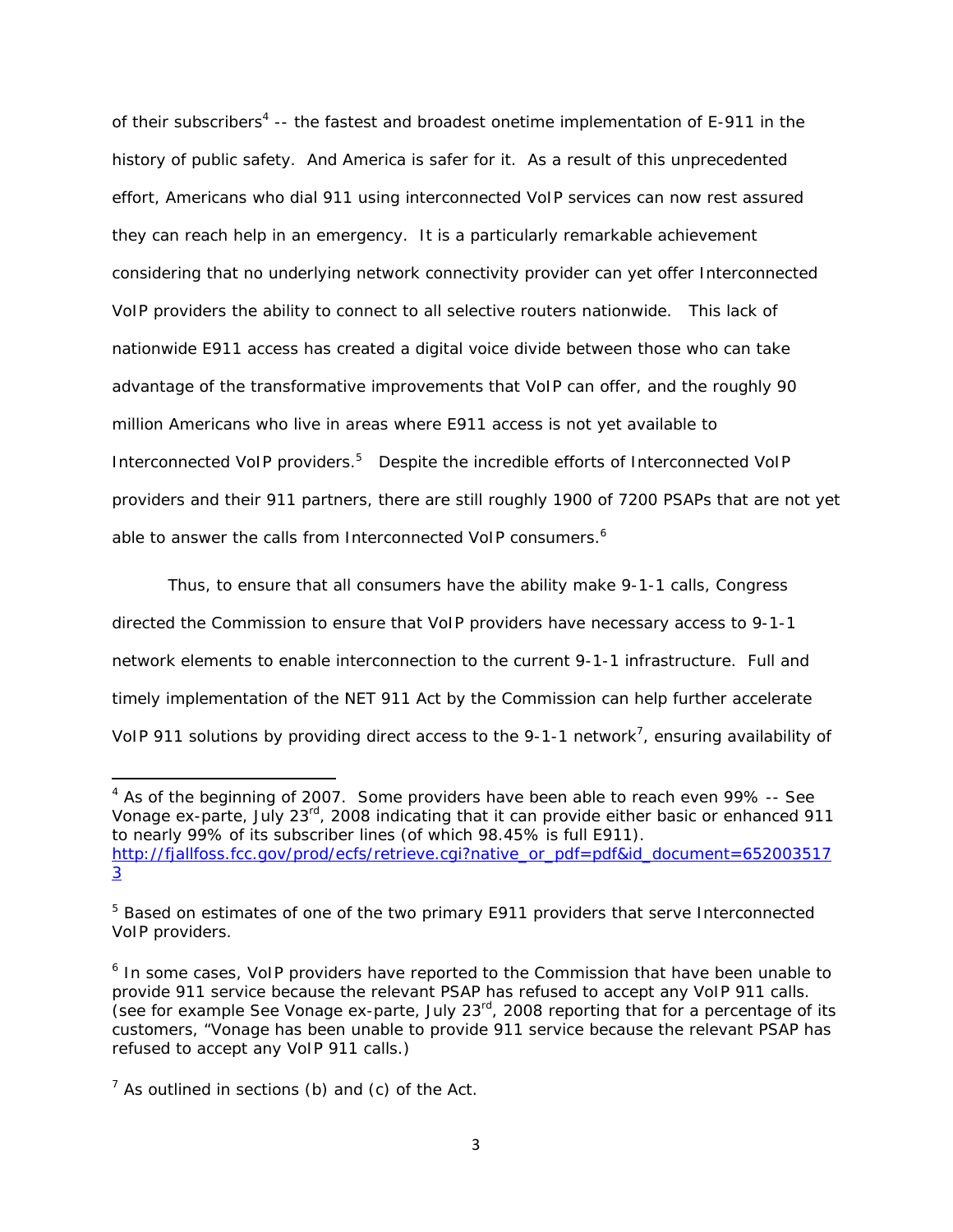critical information about PSAPs and other capabilities<sup>8</sup>, and through the development of best practices and standards to promote consistency.<sup>9</sup>

## **III. Commission Must Remove Barriers That Have Thwarted the Availability of Interconnected VoIP Services.**

Passage of the Net 911 Act represents an important recognition that fostering complete and comprehensive solutions for the delivery of 9-1-1 calls by VoIP providers is a shared responsibility that is important for consumers, public safety, and industry alike. Interconnected VoIP providers need access to parts of the 9-1-1 telephone network to complete a 9-1-1 call. Unfortunately, there are areas in the country where VoIP providers do not have access to these vital network elements. By implementing the access and information collection provisions in the legislation, the 9-1-1 system can remains a public trust, not a tool to block competition.

Make no mistake about it – effective implementation of the Act is critical to advancing public safety solutions, but it is also critical for allowing consumers to take advantage of innovative new technology that puts the consumer in control of their communication. While we are exceptionally proud of the progress that has been made in advancing E911 solutions, as Chairman Markey said in advancing the legislation<sup>10</sup>, "the bill *establishes the right of VoIP providers to access the parts of the 911 infrastructure they need in order to complete 911 calls for consumers. This is an important provision because while the FCC has acted to require VoIP providers to meet Enhanced 911 service* 

*<sup>8</sup> As outlined in section (g) of the Act.* 

*<sup>9</sup> As outlined in section (h) of the Act.* 

*<sup>10</sup> Markey statement, October 10, 2007, http://markey.house.gov/index.php?option=com\_content&task=view&id=3141&Itemid=141*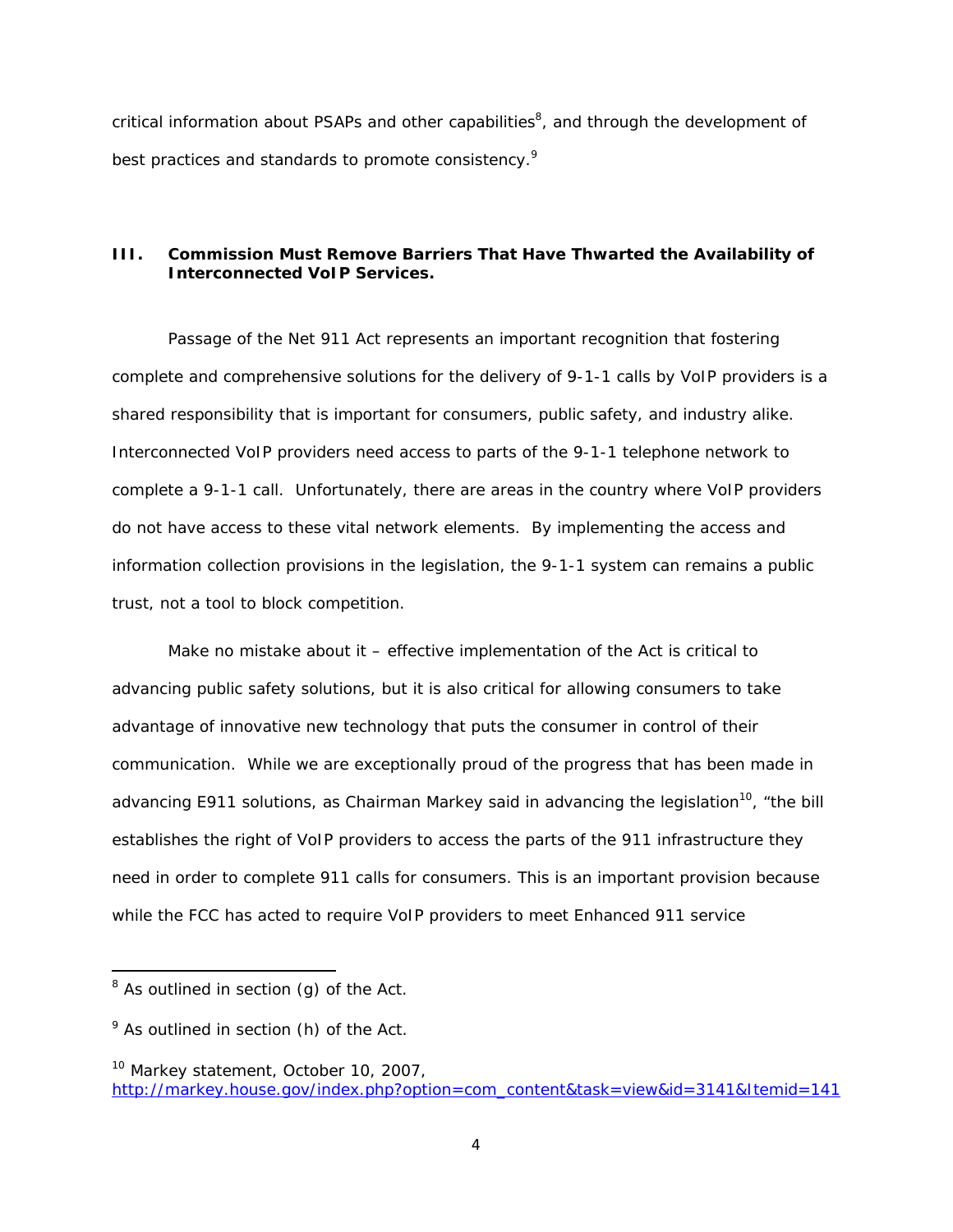*obligations, the Commission did not order that such VoIP providers had a legal right to the components of the 911 infrastructure they would need to fulfill their E911 obligations under the Commission's own rules."*

Unfortunately, despite the promise that nomadic Interconnected VoIP once held as the competitive voice alternative for consumers and a critical new public safety tool for enabling communication redundancy, diversity, and remote access in an emergency, there are today fewer nomadic competitive alternatives than ever before. While those Interconnected VoIP services that are fixed, and thus only require connectivity to one PSAP have thrived, nomadic Interconnected VoIP services that require access to more than one PSAP have not. Three years ago when the Commission first adopted its VoIP 911 order, nomadic Interconnected VoIP was the biggest and fastest growing segment of the Interconnected VoIP market. Unfortunately, lack of access to the 911 network and other events conspired to take choices away from consumers. While there were projections in 2004 that VoIP would account for 40% of all voice traffic by 2007, today, nomadic VoIP accounts for only about .6% of all voice subscribers – and growth is quickly approaching zero. In fact, Telegeography describes nomadic VoIP growth as "anemic" and "disheartening", but says it is too early "to write an obituary" for network independent VoIP.<sup>11</sup> In every other country in the world, these services are growing rapidly and unabated – giving consumers and emergency personnel new choices never before possible. After seeing what has happened to the nomadic VoIP market in the United States, OECD now recommends that when regulators consider emergency requirements for VoIP, they *"should always consider current technical constraints, and while measures should aim to guarantee the safety of users, they should not constitute an unfair burden for providers,* 

*<sup>11</sup> See Telegeography U.S. VoIP research Executive Summary, at http://www.telegeography.com/products/voip/pdf/USVoIP\_Exec\_Summ.pdf*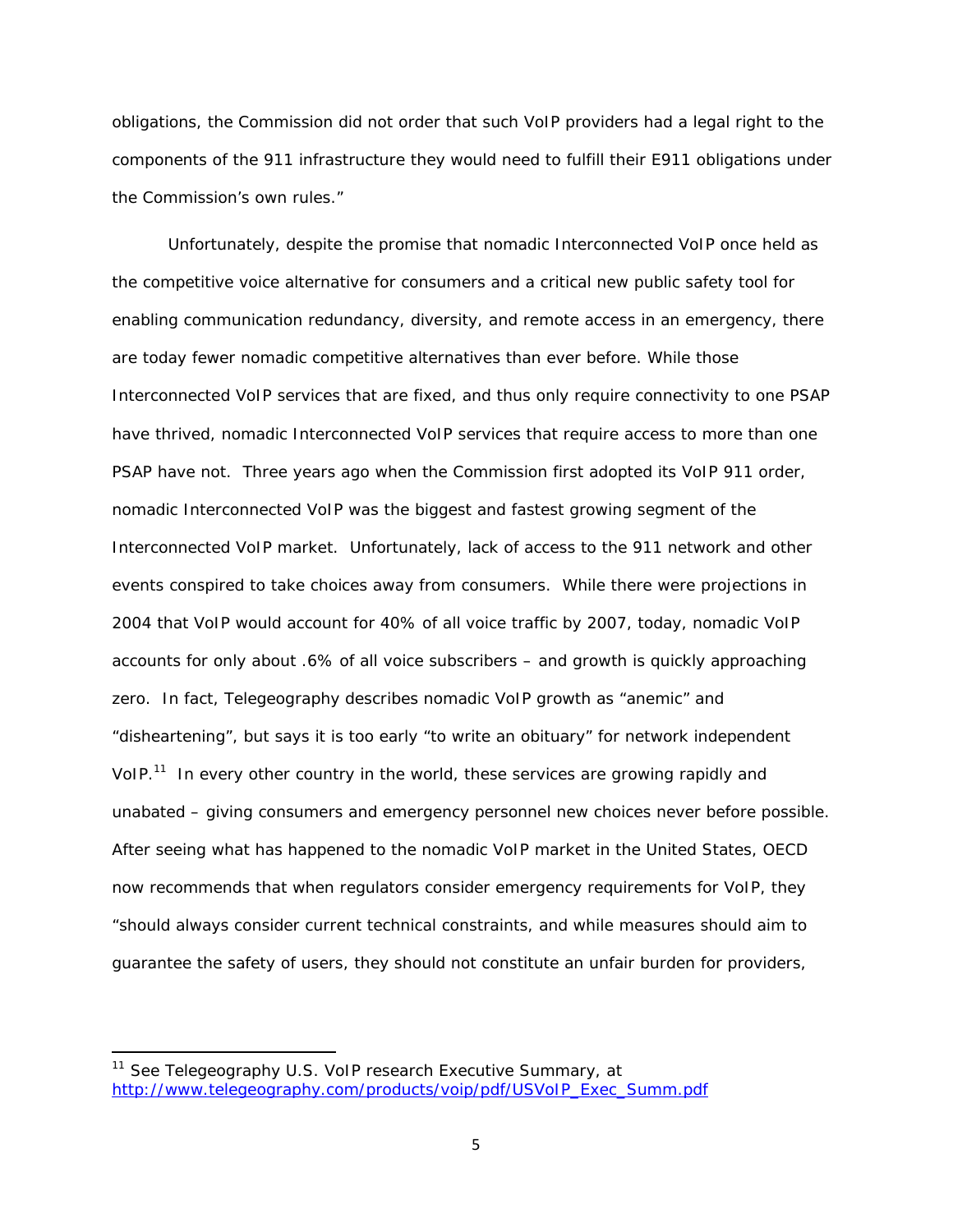*and stifle the evolution and development of VoIP."* 12 Congress likewise recognized the critical importance of technical feasibility: "*The Commission should take into account technical feasibility as it implements the provisions of [the NET 911 Act]*."<sup>13</sup> By removing a key barrier and accelerating access to the 911 network, the Commission can not only advance public safety, but can advance vast consumer benefits as well.

## **IV. Removing Barriers to Nomadic VoIP Availability Serves Public Safety, Consumers, and the Economy Alike.**

Indeed, nomadic interconnected VoIP services have come to play a crucial role in emergencies. For example in Hurricane Katrina's immediate aftermath, the unique mobility and decentralized aspects of nomadic VoIP were utilized by FEMA, the Red Cross, the army, hospitals, emergency responders, and reconnecting storm victims. Even in the eye of the storm, after the category 5 hurricane disabled completely the New Orleans city government's telephone network and all other communications systems, the New Orleans Mayor was able to utilize a nomadic interconnected VoIP phone to call to President Bush and to coordinate the efforts of state and local authorities. The Mayor's staff was able to deploy interconnected VoIP "virtually" by downloading software to several laptops and establishing several VoIP accounts. For five critical days following the storm, this interconnected VoIP connection provided the Mayor's only reliable outside contact.14

*13 H. Rept. 110-442 at 14.* 

*<sup>12</sup> OECD Convergence and Next Generation Networks Ministerial Background report (DSTI/ICCP/CISP(2007)2/FINAL, June 2008, page 40. At http://www.oecd.org/dataoecd/25/11/40761101.pdf*

*<sup>14</sup>* See *Christopher Rhoads, Cut Off: At Center of Crisis, City Officials Faced Struggle to Keep in Touch, WALL STREET JOURNAL (Sept. 9, 2005) (*available at http://www.von.org/usr\_files/Katrina%20-%20WSJ%20-- %20Cut%20off%20Mayors%20office%20uses%20VoIP%209-9-05.pdf*).*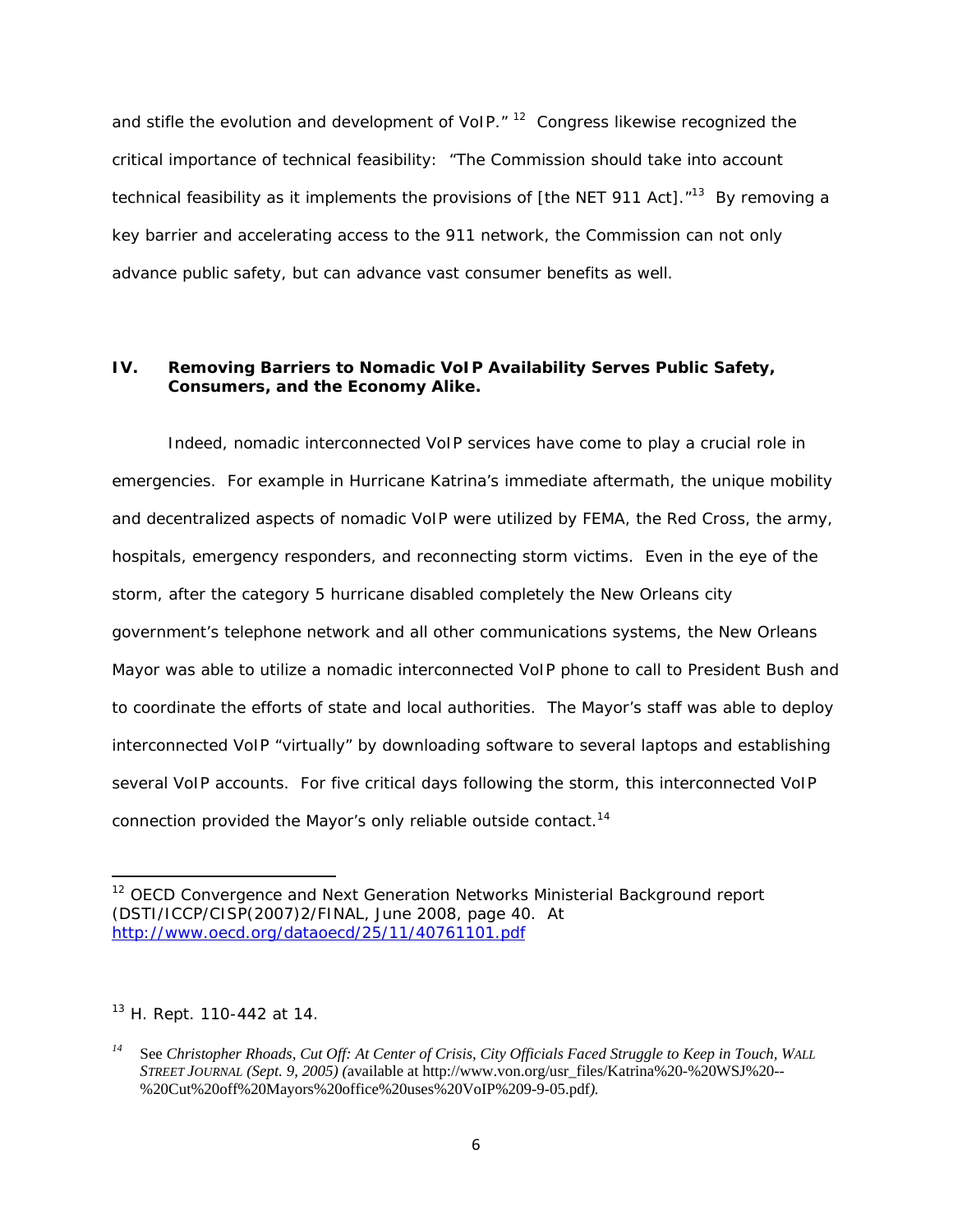The FCC's Joint Advisory Committee on Communications Capabilities of Emergency Medical and Public Health Care Facilities explained nomadic VoIP's critic role in an emergency to Congress this way:

*"In the event of a major 9/11 type attack, anthrax attack or flu-pandemic, offices could be inaccessible but employees will still need to communicate. Workers with access to broadband could still work using IP VPNs and broadband*‐*enabled nomadic VoIP phones, and could immediately work from home or other broadband-enabled locations. By disconnecting voice from the underlying infrastructure, nomadic interconnected VoIP allows displaced workers to utilize their existing work phone number from any broadband-enabled location."*

The success and promise of interconnected VoIP in the face of actual emergencies demonstrates the public safety advantages of both fixed and nomadic Interconnected VoIP. But the fact that 911 and E911 is not yet available to VoIP providers from their third party 911 providers has served to limit its public safety advantages to only certain regions of the country. To further advance these public safety solutions and enable Interconnected VoIP benefits to extend throughout the country, the commission must remove the barriers that have prevented VoIP providers and third party solution providers from being able to offer ubiquitous 911 access throughout the country.

# **V. 9-1-1 system capabilities required by the Act and necessary for Interconnected VoIP Providers and their third party providers**

The Commission seeks comment on "the definition of "capabilities." What would such a definition include and exclude?" The Commission should define "capabilities" broadly to include interconnection, elements, services, testing, agreements, and any features necessary to an Interconnected VoIP provider's provision of E911 service. The Commission should adopt a non-exhaustive list of capabilities.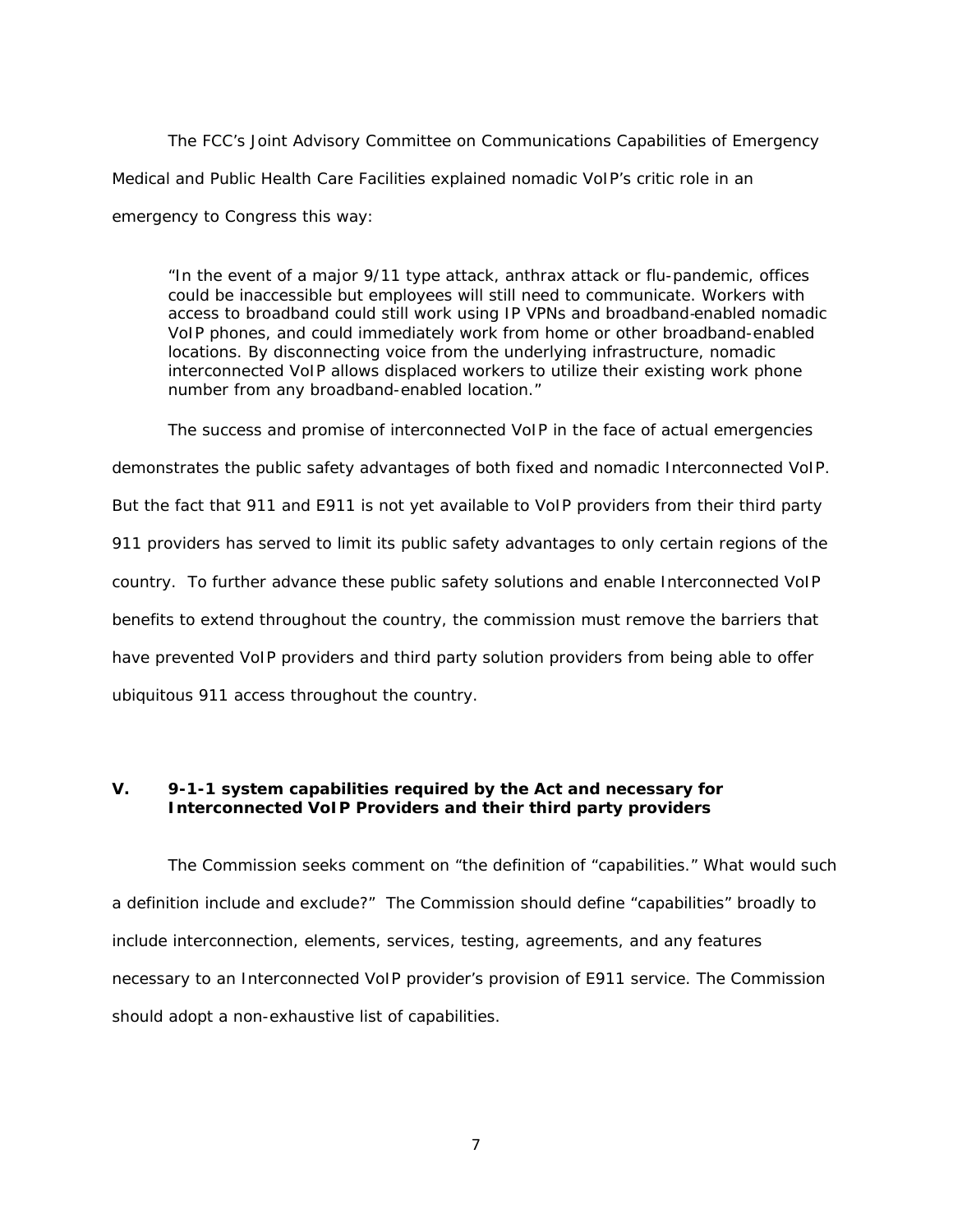Unfortunately today's 9-1-1 system operates in a closed environment, was built in a monopoly environment to serve fixed and local communications, and utilizes a variety of legacy technologies. Equipment, network elements, databases, selective routers, interfaces and facilities are unique in each region. New service offerings, like VoIP, have been forced to retrofit their technologies to be backward compatible with this legacy technology that often varies PSAP to PSAP. While the first 9-1-1 call was made in 1968, unfortunately in some regions of the country, not much has changed since then. Without a uniform set of national standards, the nation's 9-1-1 system was built locally, community by community, often in very different ways. Network elements and database access necessary in one region may not be in another. Given the existence of over 6000 independently operated public safety answering points (PSAPs) and over 1000 independent incumbent local exchange carriers (ILECs), it is impossible to create and exhaustive list of necessary 9-1-1 components. Thus, the Commission should create a non-exhaustive list of capabilities.

# **VI. Interconnection elements needed to complete an interconnected VoIP 911 call:**

The Commission asks, "Are pseudo Automatic Number Identification (p-ANI), realtime Automatic Location Identification (ALI) database access, Emergency Service Numbers (ESN), Master Street Address Guides (MSAG), shell records, callback number, selective router interconnection for both voice and data transport, or other "elements" appropriately considered "capabilities" under the NET 911 Act?" **In short, Yes.** 

Although by no means inclusive, the following are some of the most common essential elements that are necessary to support and maintain a 9-1-1 system that routes VoIP calls to the native 9-1-1 network.

#### A. **pseudo Automatic Number Identification (p-ANI)**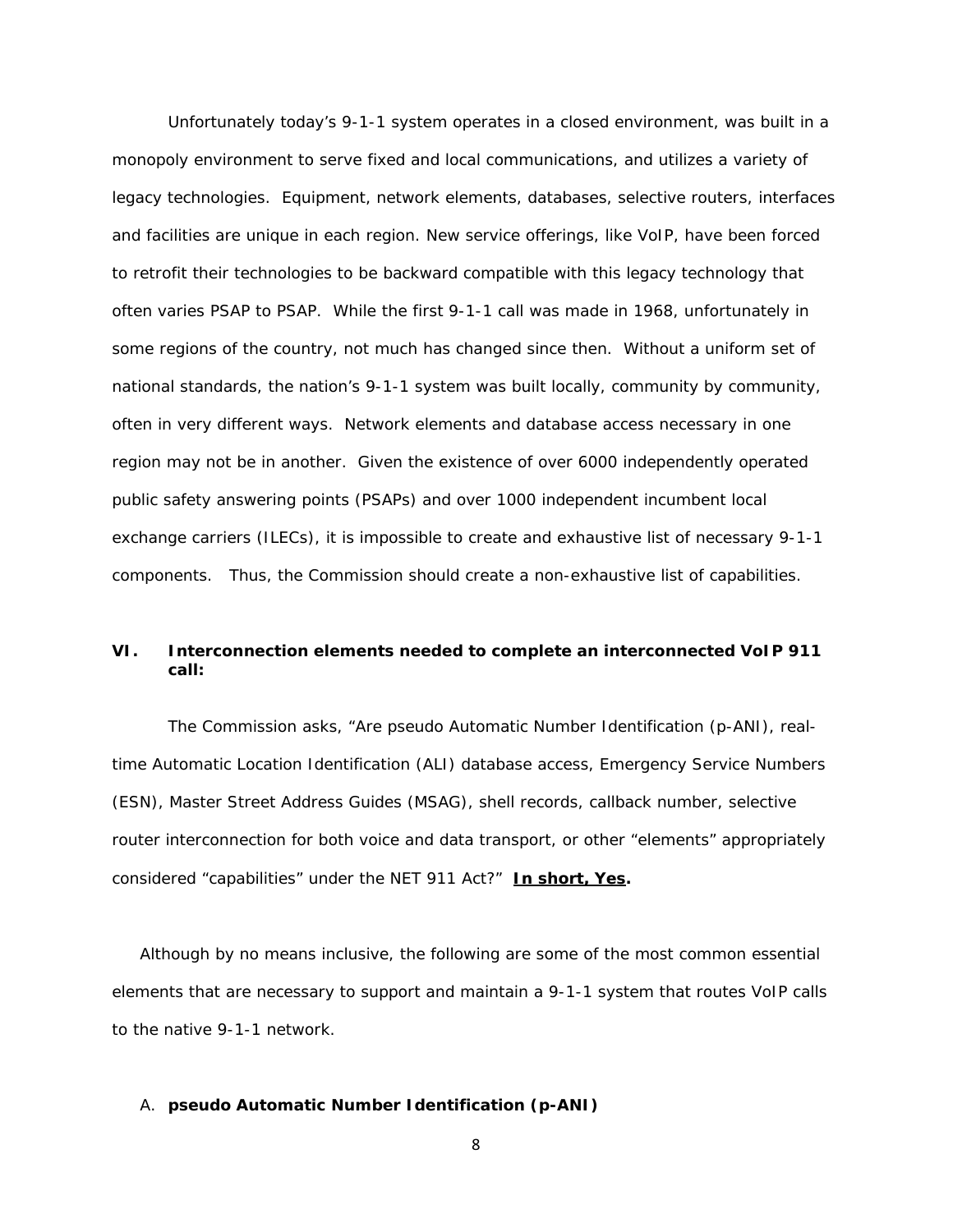p-ANI availability is an essential element for nomadic VoIP E911 deployment. As the Commission recognized in its *Order*, nomadic VoIP services face unique implementation challenges.<sup>15</sup> Among these challenges is the ability route a nonregional telephone number to the appropriate public safety answering point (PSAP). Through the use of pANI, nomadic VoIP providers can accomplish this objective and route E-911 calls in accordance with the Commission's *Order*. However, for a number of reasons beyond their control, pANI is not currently available to Interconnected VoIP providers in many areas of the country.

Some ILECs were quick to provide pseudo ANIs (pANIs) to interconnected VoIP providers, others didn't have pANIs or would not provision pANIs for VoIP providers. The FCC has further made it more difficult for VoIP providers to get access to pANI resources – specifically by not allowing VoIP providers that are not carriers to have access to pANIs. This has had the effect of preventing a VoIP provider from providing E911, and as a result, competitive alternatives to millions of consumers.

In this regard we note that the North American Numbering Council ("NANC"), the National Emergency Number Association ("NENA"), as well as the Alliance for Telecommunications Solutions' (ATIS) [and the] Emergency Service Interconnection Forum (ESIF) have all asked the Commission to provide pANIs to Interconnected VoIP providers.<sup>16</sup> These parties all agree that absent access to pANI resources,

*<sup>15</sup>* Order *at ¶ 25.* 

*<sup>16</sup>* See Ex Parte *Letter from David F. Jones, President National Emergency Number Association to Marlene H. Dortch, Secretary, FCC, WC Docket No. 04-36 & 05-196 (filed Nov. 4, 2005);* Ex parte *Letter from Robert C. Atkinson, NANC Chair to Thomas Navin, Chief Wireline Competition Bureau, FCC (filed Sept. 8, 2005);* Ex parte *Letter from Tom Goode, Associate General Counsel, Alliance for Telecommunications Industry Solutions, to Marlene H. Dortch, Secretary, FCC, WC*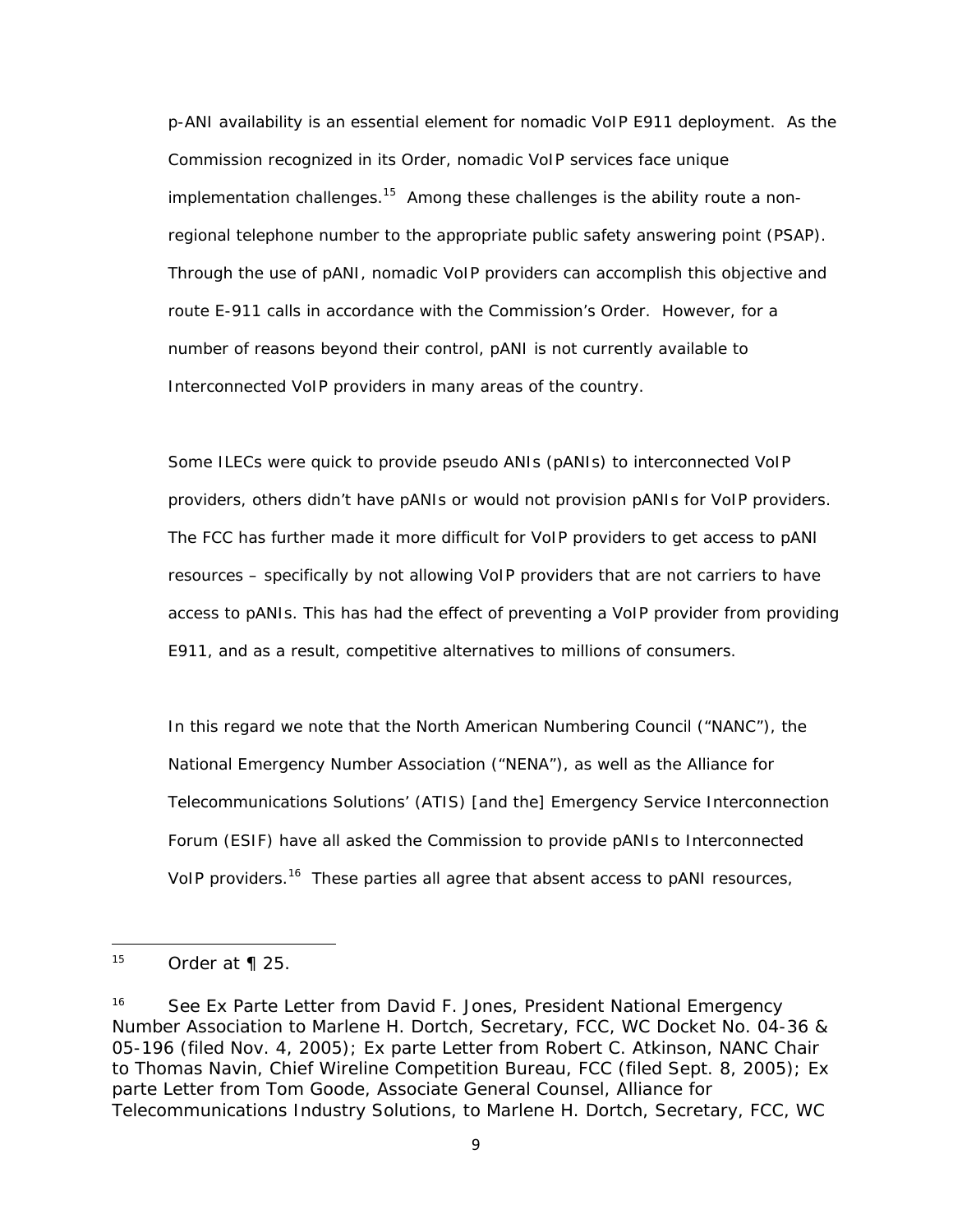Interconnected VoIP providers are unable to effectively provide nomadic E911 on their own. ATIS and NANC adopted p-ANI guidelines for the administration and assignment of non dialable p-ANI numbers, but the guidelines and availability of p-ANIs await final commission action.<sup>17</sup>

For the above reasons, Congress has directed the Commission to make pANIs directly available to Interconnected VoIP providers. As the House Committee report explains, *"[t]he Commission should also reexamine its existing regulations and make any necessary changes to comply with H.R. 3403, which include, but are not limited to, ensuring that VoIP providers that have a duty to provide 911 and E–911 services but are not competitive LECs have direct access to p-ANIs."* As directed by Congress, the Commission must now ensure that the Commission's rules give VoIP providers direct access to p-ANI resources. The Commission should require a standardized system to obtain p-ANI resources from ILECs or directly from a numbering administrator. The quantity of p-ANI numbers required would be determined by projected Interconnected VoIP call volume for each PSAP.

## **B. Real time Automatic Location Information (ALI) database access**

Interconnected VoIP providers need real-time access to Automatic Location Information (ALI) databases in order to populate address information for an out of region 911 call, and the interfaces that supports it. The ALI database is used to

*Docket Nos. 04-36 & o5-196, at 2 (filed Nov. 2, 2005) ("ATIS/ESIF Recommendation").*

*17 Interim guidelines (and an interim administrator--Neustar) were adopted and instituted in 2006. The ATIS and NANC permanent guidelines were provided to the FCC in April 2007 for final consideration (the adopted guidelines are available at: http://www.fcc.gov/wcb/cpd/Nanc/nanccorr.html). They will not go into effect until the FCC provides direction on the technical requirements document, selects a permanent numbering administrator, and issues any applicable order implementing them.* 

<u> 1989 - Johann Stein, marwolaethau a gweledydd a ganlad y ganlad y ganlad y ganlad y ganlad y ganlad y ganlad</u>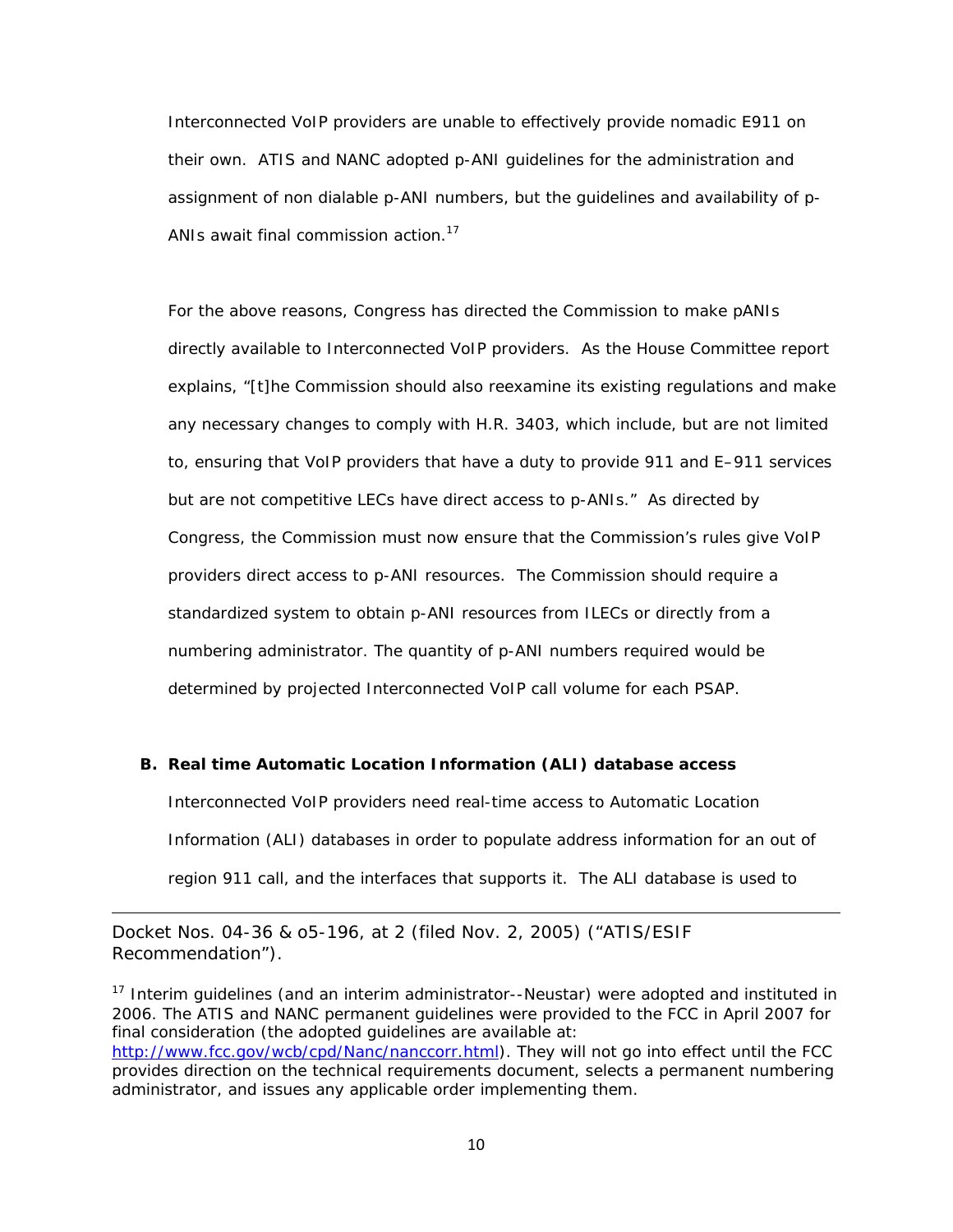translate or look up a specific telephone number in order to link it with a corresponding address. ALI databases are typically owned by ILECs or PSAPs. Because IVPs must be able to process both "native" and "non-native" telephone numbers in any given geographic area, they require real-time access to the ALI database system to provide time-of-call updates. Depending on the PSAP and region, the ALI format and screen can vary. In some states, the ALI format allows unlimited number of characters of text in others there are specific ALI screen requirements and fields to be populated. VoIP providers need to have access to these interface elements, regardless of the structure of the elements which may vary from PSAP to PSAP and ILEC to ILEC, to provide the correct ALI format and screen to the individual disposition of the PSAP or emergency responder. Database owners will need to provide requirements for the ALI update interface or ALI steering protocols in use by the ALI system.

#### **C. Emergency Service Numbers (ESN)**

In areas where they are used, Interconnected VoIP providers require Emergency Service Numbers (ESN) in order to properly route E911 calls. Interconnected VoIP providers need this E911 element to be created in ILEC systems on a PSAP-by-PSAP basis. A number of PSAPs utilize special three to five digit number (ESNs) allocated by ILECs in order to further define emergency routing regions and to facilitate selective routing to the appropriate trunk group for a specific PSAP. Each ESN represents a unique combination of emergency service agencies (Law Enforcement, Fire, and Emergency Medical Service) designated to serve a specific range of addresses within a particular geographical area, or Emergency Service Zone (ESZ). In order for a selective router based selective transfer function to work properly, the ESN used by the selective router must be "specific to the ESZ" of the caller. PSAPs that use ESNs can deploy hundreds or thousands of ESNs behind a single selective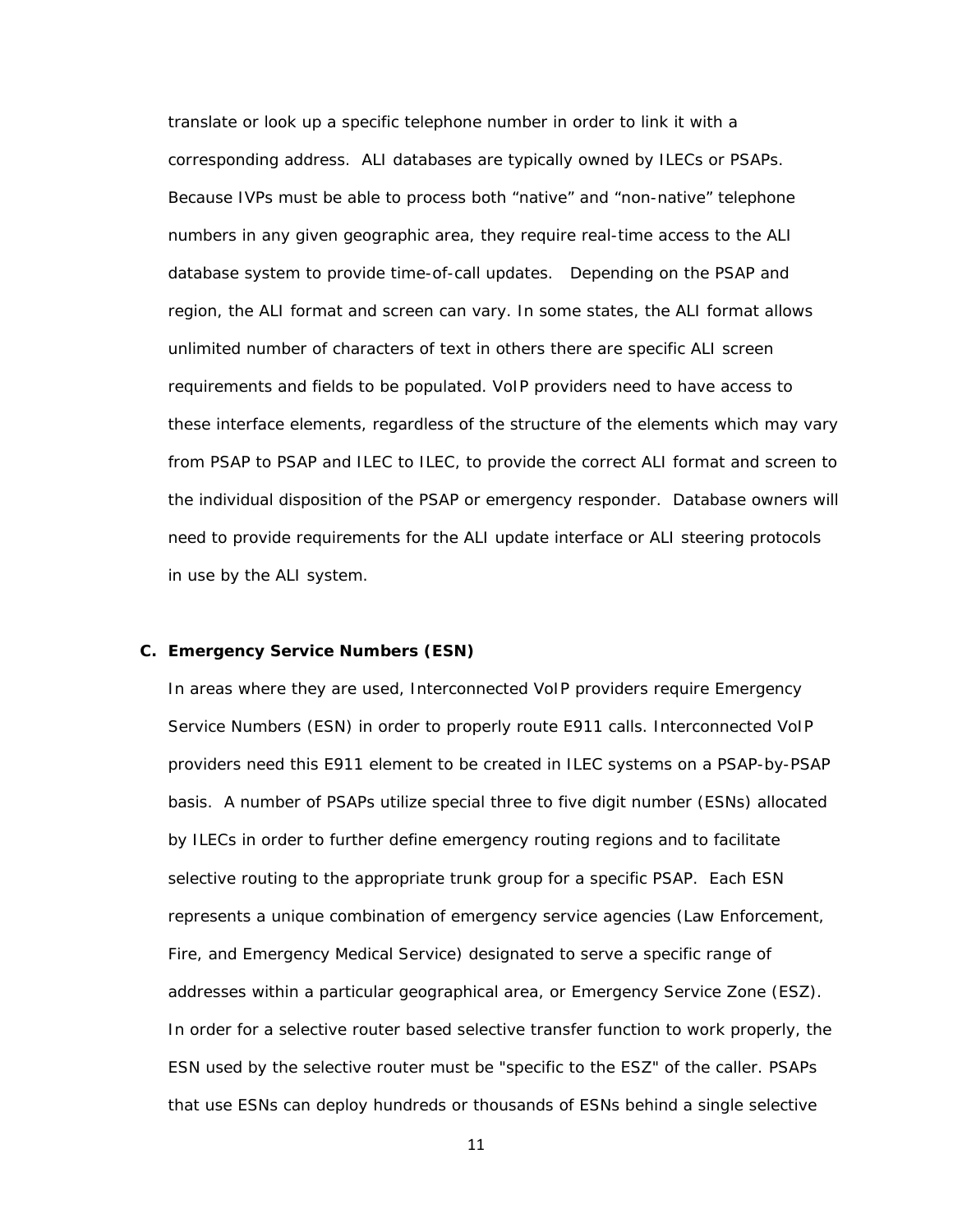router. In order to properly route calls based on ESNs, Interconnected VoIP providers need continuously updated information about the number of ESNs per PSAP, information on any changes to ESN assignments and any changes, and continuously updated information about the geographic representation or boundary of an ESN.

Access to ESNs has been a stumbling block for Interconnected VoIP providers. In one case the ILEC would not provide the number of ESNs per PSAP during the implementation of VoIP 9-1-1, yet the ILEC conversely required that VoIP providers route to each ESN once PSAP approval was granted. This dramatically slowed VoIP implementation. ESN requirements made it virtually impossible to implement 9-1-1 without LEC approval. Access to ESNs and the geographic service area represented by the ESN would help eliminate confusion as well accelerate deployment in regions that are heavily dependent on ESN information.

### **D. Master Street Address Guides (MSAG)**

Ensuring that the PSAP is provided an accurate and unambiguous location of an emergency is critical to the functioning of the E9-1-1 system. Public safety utilizes an addressing validation method called the Master Street Address Guide ("MSAG"). For the E9-1-1 system to work properly from end to end, the subscribers registered address should be validated against the MSAG, an Emergency Services Number (ESN) must be identified for routing and the MSAG valid address must be transmitted to the PSAP. As the National Emergency Number Association (NENA), and the VON Coalition explained in their joint petition for clarification:<sup>18</sup>

*<sup>18</sup> Joint Petition for Clarification of the National Emergency Number Association and the Voice on the Net (VON) Coalition, filed July 29, 2005, WC Docket No. 05-196.*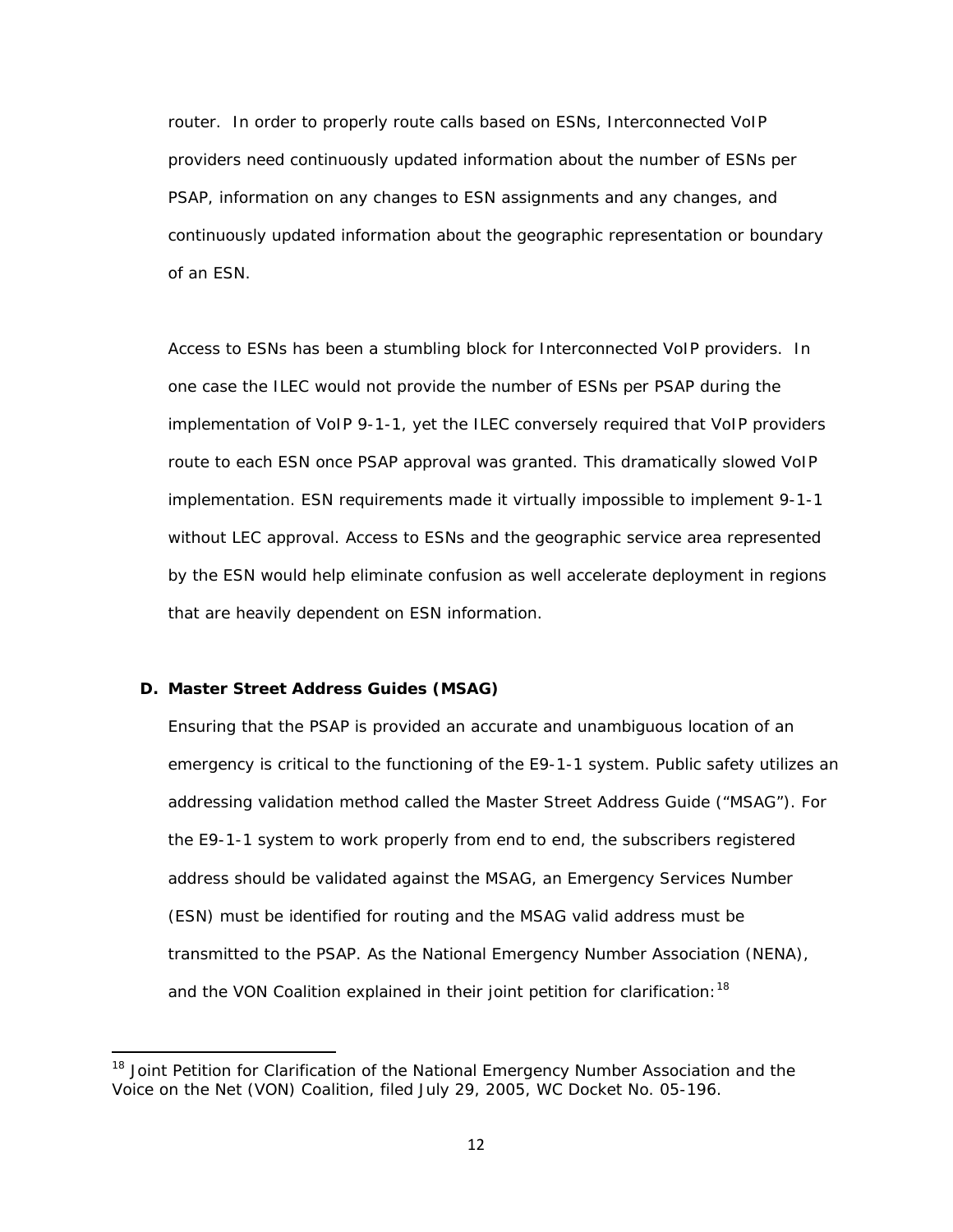*"in order for VoIP Service Providers to meet the requirements of the Order, they, or their third party providers, must have access to the MSAG data. NENA and the VON Coalition believe that it is thus critical that VoIP providers have access to MSAG data, and the Commission should err on the side of public safety by clarifying that such access is required."* 

Yet today, in more than 100 cases across the country, Interconnected VoIP providers or their third party providers lack access to the MSAG databases necessary to support E911. It is now not only time for the Commission to act, but the Commission is now required to act. Specifically, the FCC should make clear that Interconnected VoIP providers need direct access to MSAG databases.

### **E. Shell records**

While p-ANIs enable the use of a pseudo local phone number for purposes of looking up an address, shell records allow PSAPs to receive ANI and the Registered Location of a VoIP E911 caller. They are used to associate the p-ANI with the Interconnected VoIP providers and the proper ESN, if used, for each E911 call. This E911 element must be created in the ILEC systems on a PSAP-by-PSAP basis.

#### **F. Selective router interconnection for both voice and data transport**

To complete a 9-1-1 call, VoIP providers need direct interconnection access to basic 911 facilities like trunks and selective routers. In some regions, the 911 network consists of a closed facility with a limited number of ports for "new" connections to the native 9-1-1 network. Instead of updating the facility and adding new ports, in some cases this lack of ports has allowed a LEC to become a gatekeeper for PSAP traffic, and limiting the number of competitors who can connect. The Commission should clarify that the owners/operators of selective routers may not limit the number of ports or otherwise limit access to the native 911 network for either Interconnected VoIP providers or their third party providers.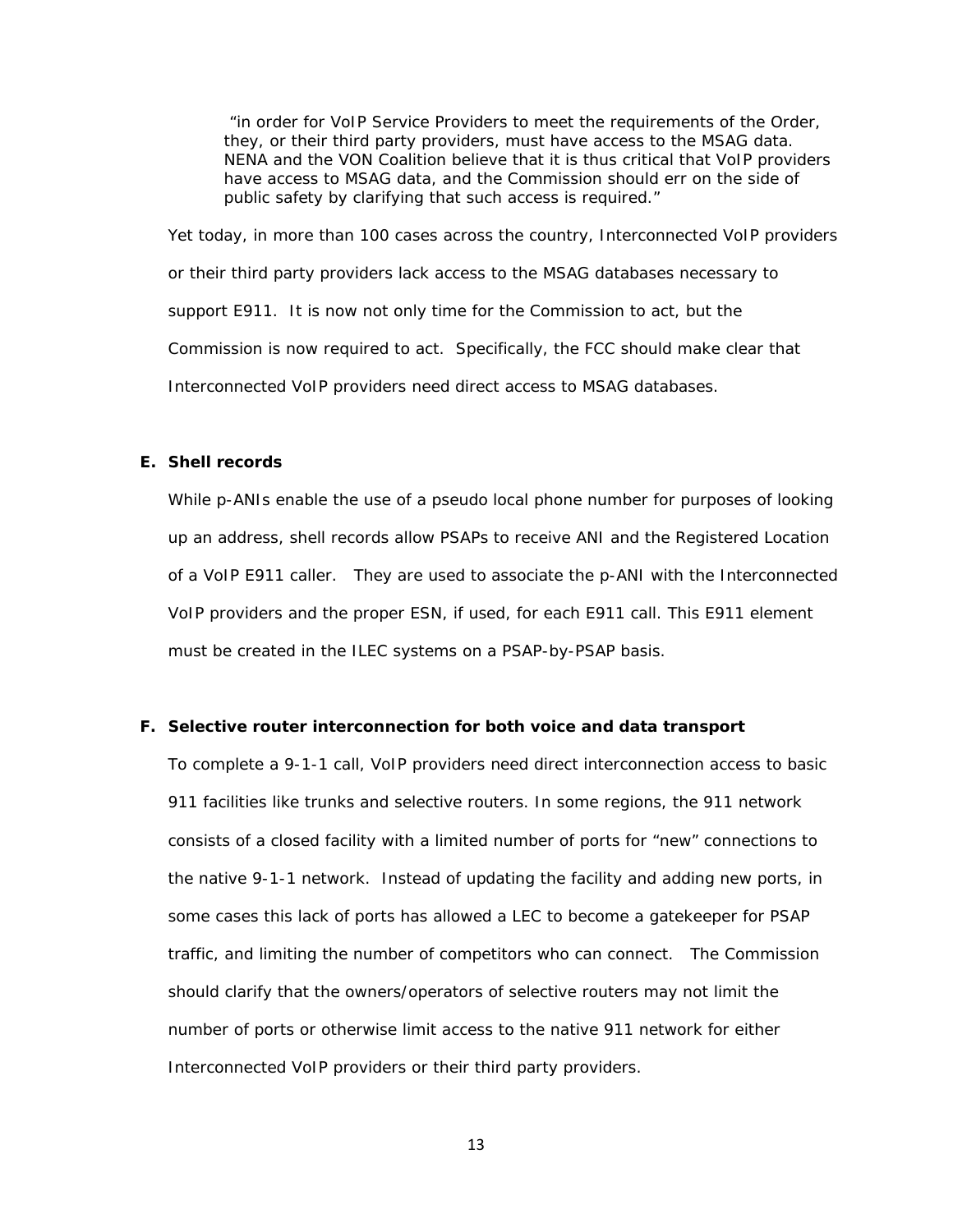Interconnected VoIP providers also need access to both voice and data trunks. When not utilizing a third party provider, VoIP providers should have flexibility to decide the type of trunk arrangements they order, whether to order extra connectivity for redundancy and diversity, and have the option to obtain Internet access and a SIP gateway co-located with the selective router or 911 tandem.

#### **G. Other "elements"**

The Commission should define "capabilities" broadly to include interconnection, elements, services, testing, agreements, and any features necessary to an Interconnected VoIP provider's provision of E911 service. The Commission should adopt a non-exhaustive list of capabilities.

Not all PSAPs are the same. Depending on the region and the ILEC the equipment deployed, the 9-1-1 network elements can vary greatly. This is particularly true when it comes to Computer Aided Dispatch (CAD), mapping systems and dispatcher consoles. For example, a number of the larger cities and metropolitan authorities have individually designed CAD systems and dispatcher consoles. Having access to the "shape files" of a PSAP jurisdiction or map allows a VoIP provider the ability to dynamically match a customer's address with a local PSAP jurisdiction or network element such as an Emergency Service Numbers ("ESN")

#### **VII. Availability of PSAP and Other Information.**

The FCC should utilize the authority newly provided by Congress in the Act to: a) require PSAPs to regularly provide the Commission with contact information, and require PSAPs to update that information as it may change from time-to-time; and b) require LECs,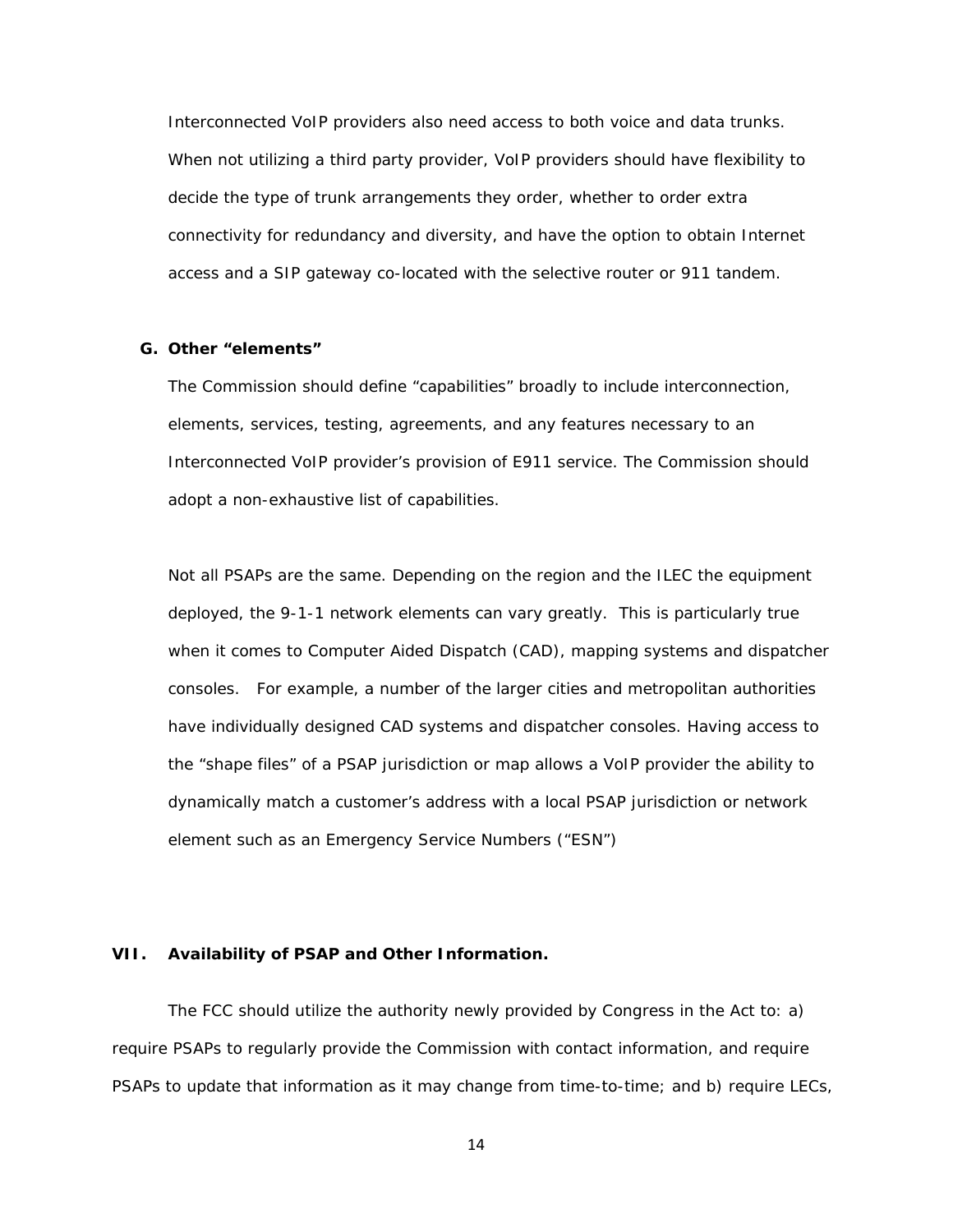PSAPs, and other owners of selective routers to provide contact information for those providers of selective routers including testing procedures, classes and types of services supported by the PSAPs, and other information concerning 911 and E911 elements. The Net 911 act spells out this new Commission authority explicitly:

*"(g) AVAILABILITY OF PSAP INFORMATION.—The Commission may compile a list of public safety answering point contact information, contact information for providers of selective routers, testing procedures, classes and types of services supported by public safety answering points, and other information concerning 911 elements, for the purpose of assisting IP-enabled voice service providers in complying with this section, and may make any portion of such information available to telecommunications carriers, wireless carriers, IP-enabled voice service providers, other emergency service providers, or the vendors to or agents of any such carriers or providers, if such availability would improve public safety."* 

Consistent with the Act, the Commission should seize upon this important opportunity to obtain PSAP and other information in order to not only help interconnected VoIP providers and their third party providers accelerate the availability of E911 capabilities for VoIP, but to also help other new services down the road (whether disability services or advanced automated crash notification systems) that could also benefit from the additional information. Unfortunately today, there is no clear number of selective routers in the country. As ownership of selective routers has diversified, data about them has lagged. The Commission should fully exercise its authority given by the Net 911 Act to collect information about PSAPs, providers of selective routers, PSAP capabilities, and 911 element information "*for the purpose of assisting IP-enabled voice service providers in complying with this section."*

## **VIII. The Commission should not jeopardize the tight timelines established by Congress by dealing with important but extraneous issues in this rulemaking, and instead should deal with converged CMRS/VoIP services in the context of a separate proceeding.**

The Commission also seeks comment on mobile VoIP service used by CMRS carriers in conjunction with their CMRS service. However, these questions are in no way compelled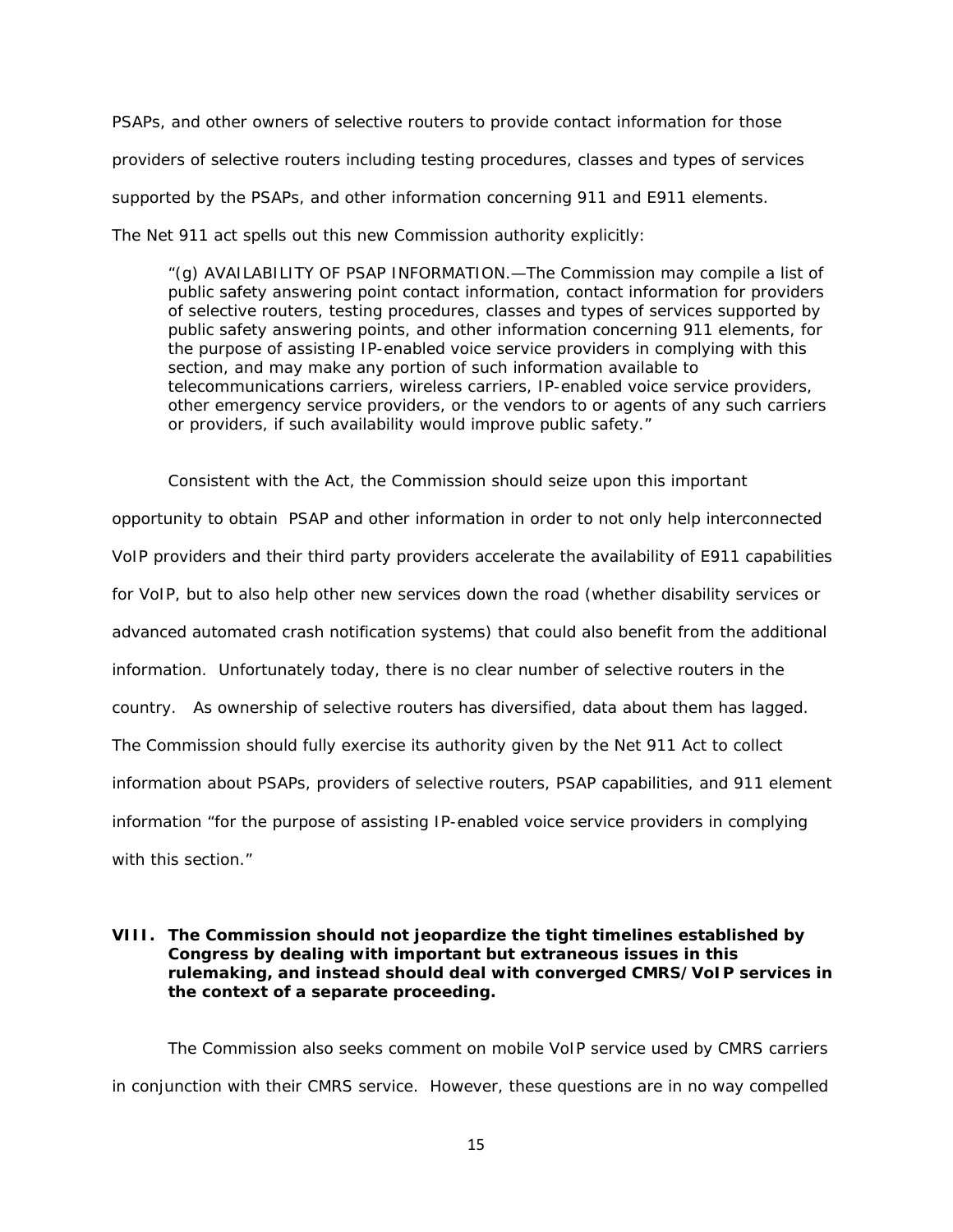by the plain language or intent of the NET 911 Act. The Commission seeks comments on possible new regulatory duties neither intended nor mandated by Congress. In doing so, the Commission could jeopardize the tight deadlines established by the NET 911 Act. And while we agree with public safety groups that these question of whether or how, as a matter of policy, wireless carriers offering open WiFi or other off-network services share location information is worthy of additional study, this should be undertaken in a separate proceeding.

Within the first 90 days, the Commission should focus on providing interconnected VoIP providers with the capabilities to meet existing 911 and E911 obligations, not in promulgating new ones. With VoIP autolocation technologies still in very early development, the Commission has not moved forward to mandate use of autolocation for any interconnected VoIP services. The capabilities about which the Commission seeks comment with respect to these converged services are not capabilities to meet current duties.

It was not Congress' intent for the NET 911 Improvement Act to stifle the development of new and innovative services, particularly wireless services. Thus, Congress expressly cautioned the Commission to be sure to take into account technical feasibility as it implemented the Act, particularly for nascent technologies such as mobile VoIP services:

"The Commission should take into account technical feasibility as it implements the provisions of H.R. 3403, particularly for nascent technologies such as mobile VoIP services. Mobile VoIP service is a version of nomadic VoIP service that permits a consumer using a wireless phone to bypass the traditional cellular network and send or receive data using Internet protocol services. *As mobile VoIP develops into a fullfledged, widely-used service, providers should strive to use E-911 technologies that comply with the same accuracy standards as wireless services".19*

While the Commission has teed up these important issues over the long term in other dockets, the Commission must take care to let these services develop, and to allow them to implement solutions that make sense.

*<sup>19</sup> House Report at 14 (emphasis added).*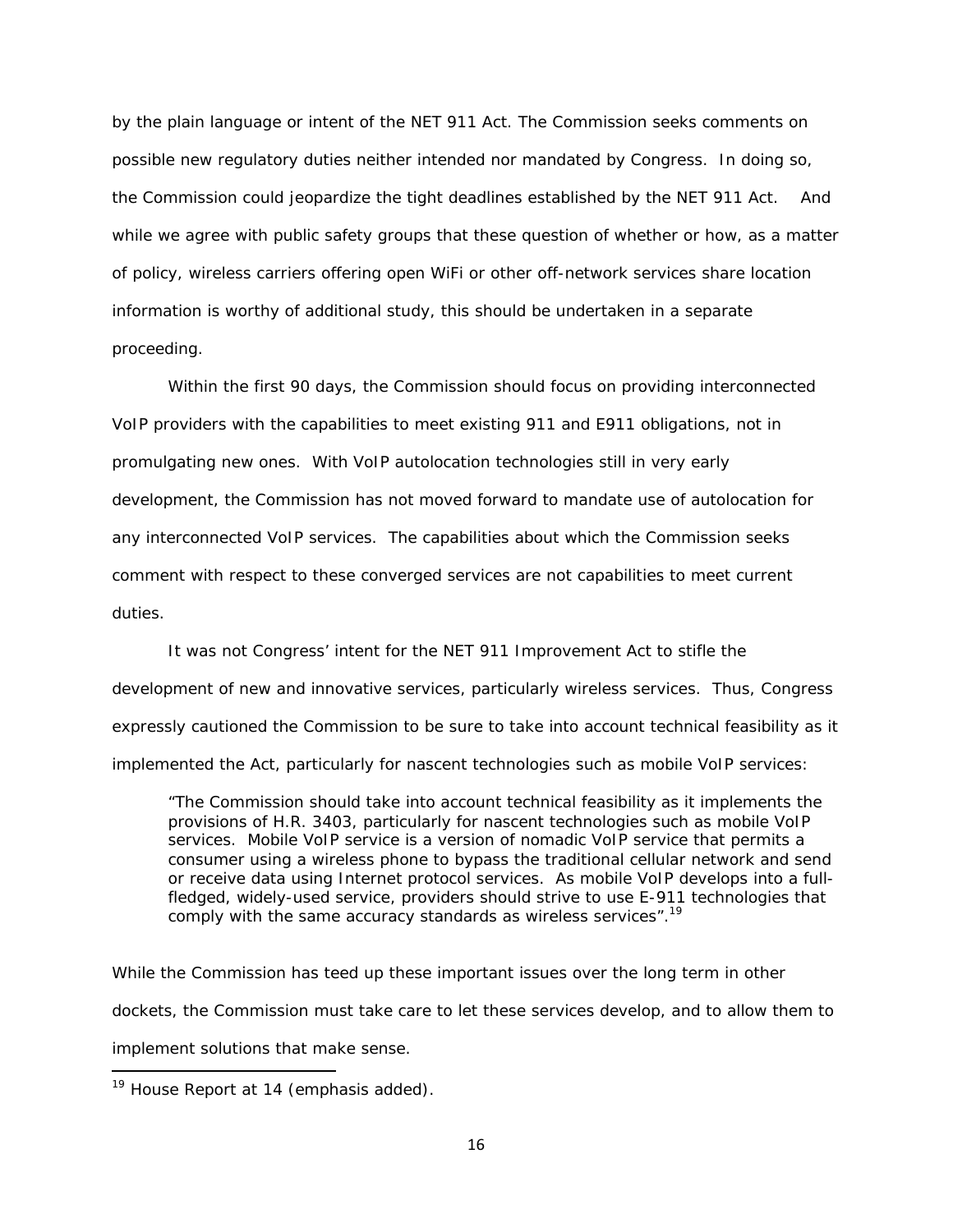Moreover, ensuring this proceeding closely tracks the limited scope of issues defined by Congress will allow the Commission to avoid difficult technical and definitional issues that are not necessary to ensuring that Congress' goal of ensuring "interconnected VoIP" services can access to E911 elements is accomplished. For example, some "mobile VoIP" services may allow users to bypass mobile CMRS networks; but others may be entirely software-defined. Consumers using software-defined mobile VoIP clients rely upon exiting access networks and therefore do require separate access to E911 elements because consumers of the mobile service are fully protected through their mobile access subscriptions. Interested parties might present other corner-cases; but those should not distract from Congress stated and limited goal in this proceeding, particularly when other procedural opportunities are available to the Commission.

The Commission already has several open proceedings that address various aspects of 911 and E911 for converged services. For example, NENA and the VON Coalition filed a joint petition for clarification more than 3 years ago raising some issues related to converged services upon which the commission has never acted, as did T-Mobile. The Commission has also asked questions about mobile VoIP autolocation in both its VoIP 911 FNPRM and its Part B autolocation NPRM – each of which had a more thorough and robust comment cycle than the 9 days provided here. To the extent the Commission intends to consider these issues and potentially establish additional 911 and E911 duties, these separate proceedings are better, more appropriate vehicles for addressing the questions about converged services, and for developing a robust record that enables the Commission to evaluate the technical feasibility of any potential new mandates.

Congress itself has signaled that it did not intend or expect the Commission to address new autolocation mandates within its initial 90 day rulemaking. The NET 911 Improvement Act specifically directed the E911 Implementation Office to report on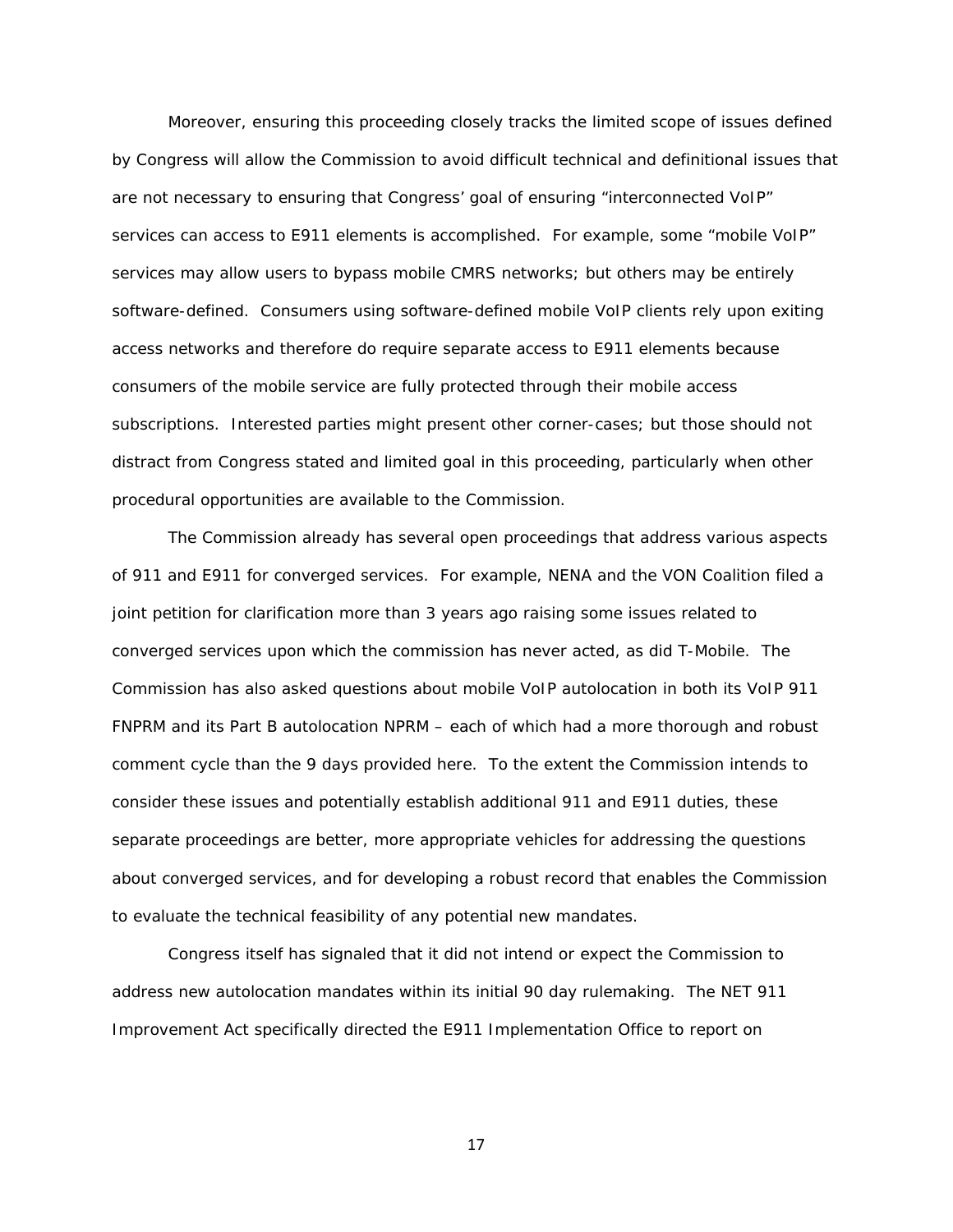automatic location technologies for VoIP within 270 days.<sup>20</sup> Rushing to judgment within the 90 days required by Congress for implementing other Congressional priorities would shortcircuit the evaluation ordered by Congress by developing new automatic location requirements for nascent services without the benefit for the E911 Implementation Office report and the time to evaluate technical feasibility. Moreover, it could prematurely freeze the development of VoIP autolocation solutions without full consideration of the alternatives. If the Commission Acts prior to the E911 Implementation Office recommendations, the Commission would clearly be thwarting Congresses stated request that the Commission "take into account technical feasibility as it implements the provisions of H.R. 3403, particularly for nascent technologies such as mobile VoIP services."

By evaluating this important issue when the Commission is not rushed into action, the Commission will better be able to evaluate more completely the important public safety issue. The VON Coalition believes that new and emerging services should not have to meet multiple and perhaps conflicting sets of 911 requirements. To that end, if a provider has a comprehensive solution to meet one set of E911 requirements for one technology, it should not also have additional and perhaps inconsistent or incompatible E911 requirements for a new/additional technology for the same converged service/product when the converged service may be extending the reach of its pre-existing 911 capabilities.

#### **IV. CONCLUSION**

The VoIP communications industry is justifiably proud of the technology's achievements in the public safety arena, and it continues to make emergency services a key priority. Yet in light of interconnected VoIP's impressive track record and largely untapped

*<sup>20</sup> Section (J) of the required national plan requires the E911 program office, not the Commission, to "analyze efforts to provide automatic location for enhanced 9–1–1 services and provide recommendations on regulatory or legislative changes that are necessary to achieve automatic location for enhanced 9–1–1 services."*